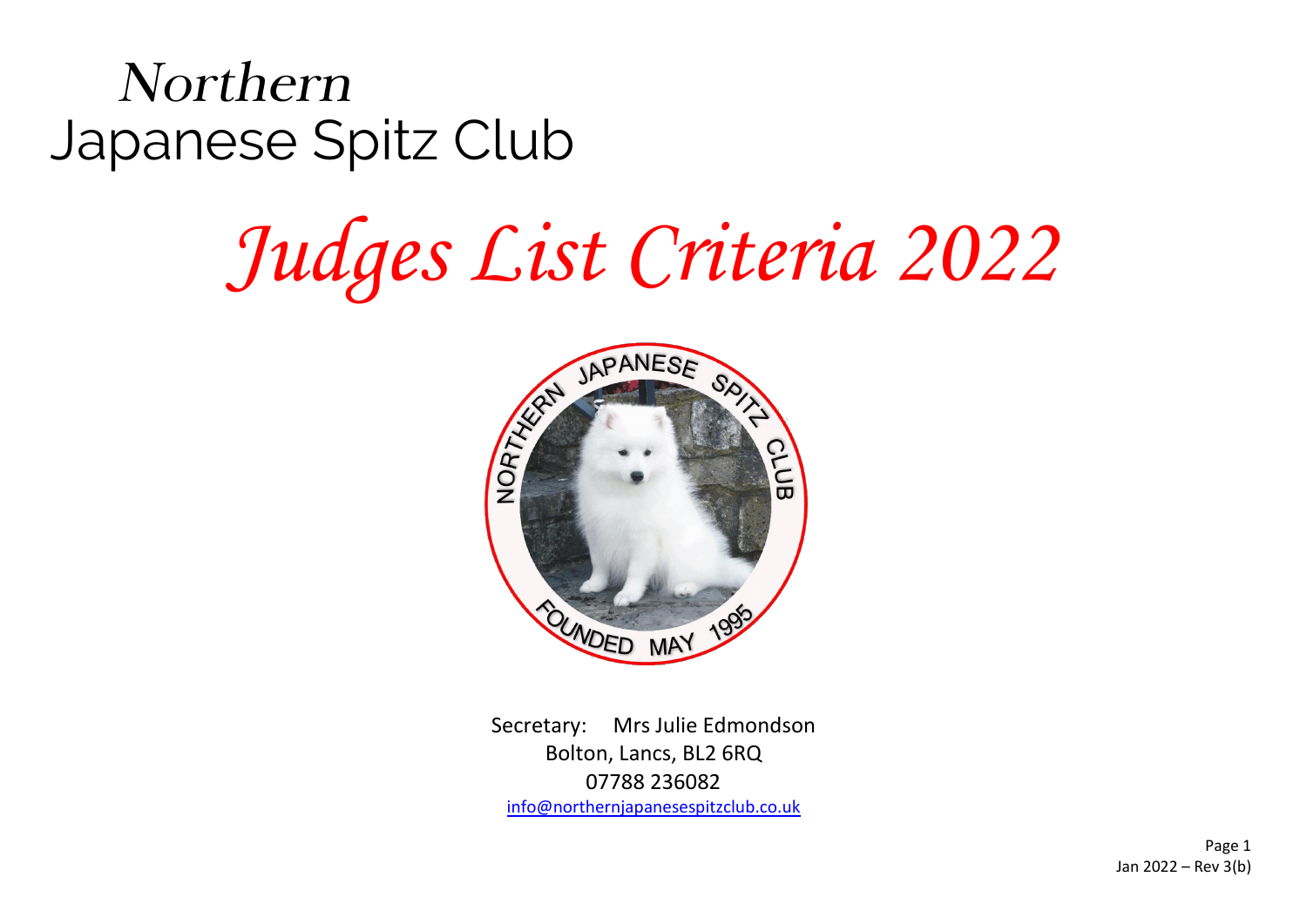## **CRITERIA OF THE JUDGES LISTS 2022**

| <b>Traditional Route</b>                                                                                                                                                                                                                                                                                                                                                                                                                                                                                                                                                                                                                                                                                                                                                                                                                                                             | <b>KC JEP Route</b>                                                                                                                                                                                                                                                                                                                                                                                                                                                                                                                                                                                                                          |
|--------------------------------------------------------------------------------------------------------------------------------------------------------------------------------------------------------------------------------------------------------------------------------------------------------------------------------------------------------------------------------------------------------------------------------------------------------------------------------------------------------------------------------------------------------------------------------------------------------------------------------------------------------------------------------------------------------------------------------------------------------------------------------------------------------------------------------------------------------------------------------------|----------------------------------------------------------------------------------------------------------------------------------------------------------------------------------------------------------------------------------------------------------------------------------------------------------------------------------------------------------------------------------------------------------------------------------------------------------------------------------------------------------------------------------------------------------------------------------------------------------------------------------------------|
| A1 LIST (BREED SPECIALIST/NON-SPECIALIST)<br>For persons who have previously been approved by The Kennel Club to award CCs in<br>the Japanese Spitz and have completed their first appointment and to have the<br>support of the Northern Japanese Spitz Club (KC Policy)                                                                                                                                                                                                                                                                                                                                                                                                                                                                                                                                                                                                            | <b>JEP LEVEL 4</b><br>Attend and passed a Breed Specific Assessment for the specific breed<br>run by the Kennel Club                                                                                                                                                                                                                                                                                                                                                                                                                                                                                                                         |
| A2 LIST (BREED SPECIALIST/NON-SPECIALIST)<br>For persons who fulfil all the requirements for the A3 list and who have been<br>assessed in accordance with Kennel Club requirements and accepted by The Kennel<br>Club for inclusion on an A2 list and have the support of the Northern Japanese Spitz<br>Club. (KC Policy)                                                                                                                                                                                                                                                                                                                                                                                                                                                                                                                                                           |                                                                                                                                                                                                                                                                                                                                                                                                                                                                                                                                                                                                                                              |
| A3 LIST (BREED SPECIALIST)<br>1. Minimum of 7 years judging experience in the Japanese Spitz Breed and have<br>the support of the Northern Japanese Spitz Club.<br>2. A) To have judged at ONE Japanese Spitz Breed Club Open Show OR<br>B) Northern Japanese Spitz Club supported entry Show OR<br>C) To have judged ONE Championship Shows without CC's, each with a minimum<br>of TWELVE DOGS and with an adequate geographical spread.<br>To have judged a minimum of 18 Japanese Spitz classes.<br>3.<br>To have judged a minimum of 70 Japanese Spitz.<br>4.<br>To have attended a seminar given by a Kennel Club Accredited Trainer, and<br>5.<br>passed the relevant examination on Kennel Club Regulations and Judging<br>Procedure (KC Policy).<br>To have attended a seminar given by a Kennel Club Accredited Trainer on<br>6.<br>Conformation and Movement (KC Policy). | <b>JEP LEVEL 3</b><br>1. Undergo minimum of 3 mentoring sessions with a minimum of 12<br>months between first and third session<br>Be observed judging a Breed Club Show, Breed Supported Entry<br>Show or Championship Show without CCs<br>Have achieved the relevant hands-on experience in line with the<br>3.<br>stated requirements for the relevant Stud Book Band<br>Completed remaining 10 stewarding appointments (one-time<br>4.<br>qualification)<br>5. Have owned/bred a minimum of 3 dogs when they obtained their<br>first entry in the Kennel Club Stud Book - save for exceptional<br>circumstances (one-time qualification) |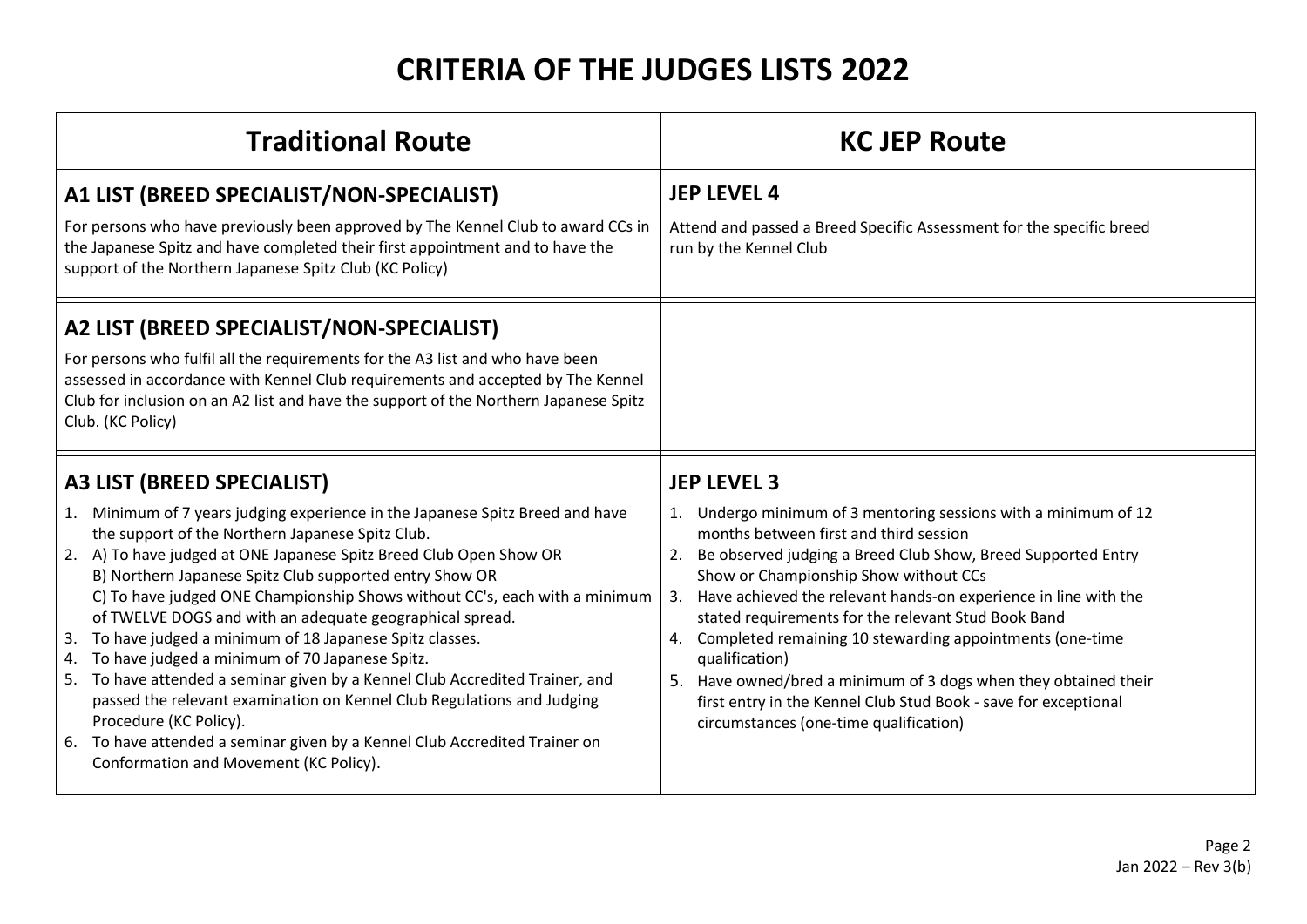|                                  | 7. To have attended a Conformation and Movement "Hands-on Assessment"                                                                                       |                                                               |
|----------------------------------|-------------------------------------------------------------------------------------------------------------------------------------------------------------|---------------------------------------------------------------|
|                                  | conducted by a Kennel Club Accredited Trainer and passed the assessment. (KC                                                                                |                                                               |
|                                  | Policy)                                                                                                                                                     |                                                               |
|                                  | 8. To have attended the Japanese Spitz Breed Appreciation Day (BAD) and passed                                                                              |                                                               |
|                                  | the Multiple-Choice Examination (MCE).                                                                                                                      |                                                               |
|                                  | 9. To have bred and/or owned a minimum of 3 dogs when they obtained their<br>FIRST entry in The Kennel Club Stud Book. (Save in exceptional circumstances). |                                                               |
|                                  | (KC Policy).                                                                                                                                                |                                                               |
|                                  | 10. To have stewarded at TWELVE shows. (KC Policy).                                                                                                         |                                                               |
|                                  |                                                                                                                                                             |                                                               |
|                                  | <b>A3 LIST (NON-SPECIALIST)</b>                                                                                                                             |                                                               |
|                                  | 1. Minimum of 7 years judging experience in any one breed (including 5 years                                                                                |                                                               |
|                                  | judging Japanese Spitz) and have the support of the Northern Japanese Spitz                                                                                 |                                                               |
|                                  | Club.                                                                                                                                                       |                                                               |
|                                  | 2. A) To have judged at ONE Japanese Spitz Breed Club Open Show OR                                                                                          |                                                               |
|                                  | B) Northern Japanese Spitz Club supported entry Show OR                                                                                                     |                                                               |
|                                  | C) To have judged TWO Championship Shows without CC's, each with a                                                                                          |                                                               |
|                                  | minimum of TWELVE DOGS and with an adequate geographical spread.                                                                                            |                                                               |
|                                  | 3. To have judged a minimum of 18 Japanese Spitz classes.                                                                                                   |                                                               |
|                                  | 4. To have judged a minimum of 70 Japanese Spitz.                                                                                                           |                                                               |
|                                  | 5. To have awarded CC's in at least one other breed (KC Policy).<br>6. To have attended a seminar given by a Kennel Club Accredited Trainer on              |                                                               |
|                                  | Conformation and Movement (KC Policy).                                                                                                                      |                                                               |
|                                  | 7. To have attended the Japanese Spitz Breed Appreciation Day (BAD) and passed                                                                              |                                                               |
|                                  | the Multiple-Choice Examination (MCE).                                                                                                                      |                                                               |
|                                  | 8. To have bred and/or owned a minimum of 3 dogs when they obtained their                                                                                   |                                                               |
|                                  | FIRST entry in The Kennel Club Stud Book. (Save in exceptional circumstances).                                                                              |                                                               |
|                                  | (KC Policy).                                                                                                                                                |                                                               |
|                                  | 9. To have stewarded at TWELVE shows. (KC Policy).                                                                                                          |                                                               |
| <b>B LIST (BREED SPECIALIST)</b> |                                                                                                                                                             | <b>JEP LEVEL 2</b>                                            |
|                                  |                                                                                                                                                             |                                                               |
|                                  | 1. To have 5 years' experience owning and exhibiting a Japanese Spitz and have                                                                              | <b>First breed:</b>                                           |
|                                  | the support of the Northern Japanese Spitz Club.                                                                                                            | 1. Take and pass Requirements of a Dog Show Judge examination |
|                                  | 2. To have judged 10 classes of Japanese Spitz at Open Shows or Championship<br>Shows without CC's.                                                         | 2. Pass Points of a Dog assessment                            |